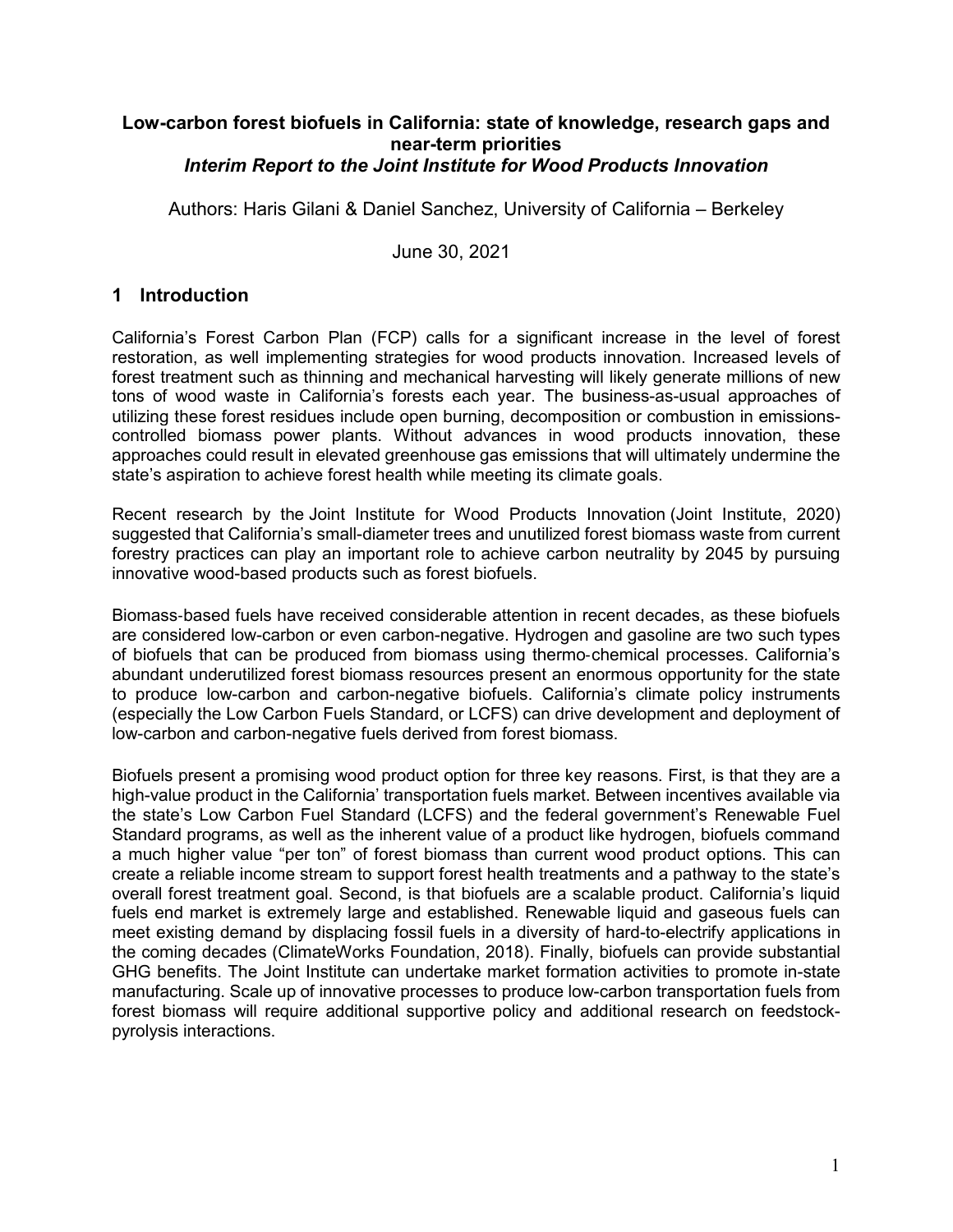### **1.1 Objectives**

The objective of this report is to synthesize the current state of knowledge in forest-to fuels pathways in California. This report also identifies research gaps for forest biofuels in the context of California, which could be further pursued by the Joint Institute. Answering these questions will inform development and deployment of these fuels in State.

#### **2 Forest biofuels: an overview of the current state of knowledge**

The Joint Institute considered forest biofuels as part of its 2020 "**Literature Review and Evaluation of Research Gaps to Support Wood Products Innovation**". Below, we summarize relevant knowledge from this report. Interested readers are referred to the full report, available at: https://bof.fire.ca.gov/media/9688/full-12-a-jiwpi\_formattedv12\_3\_05\_2020.pdf

Liquid and gaseous fuels can be produced from forest biomass, including non-merchantable wood. These fuels can reduce consumption of fossil fuels via substitution of low-carbon or carbonnegative fuels. California stands to benefit significantly from support for innovation in the sector through increased local capacity, strengthened regional collaborations, and increased carbon storage in long-lived wood products. Forest biofuels have sufficient commercial and technical readiness, and potential market size, to justify increased public and private investments in their development. Table 1 shows the most important classes of liquid and gaseous transportation fuels.

| <b>Product Group</b>                      | Liquid and gaseous fuels                                                                                                                                                            |  |  |
|-------------------------------------------|-------------------------------------------------------------------------------------------------------------------------------------------------------------------------------------|--|--|
| <b>Product Types</b>                      | Renewable natural gas<br>$\bullet$<br>Renewable hydrogen<br>Fischer-tropsch fuels<br>$\bullet$<br>Gas fermentation<br>Fast pyrolysis and hydroprocessing<br>Lignocellulosic ethanol |  |  |
| Purpose                                   | Transportation fuel                                                                                                                                                                 |  |  |
| Carbon storage                            | Possible (CCS)                                                                                                                                                                      |  |  |
| Range of feedstock required<br>(BDT/year) | 45,000 - 300,000                                                                                                                                                                    |  |  |
| Technology readiness level<br>$(1-9)$     | $5 - 8$                                                                                                                                                                             |  |  |
| Commercial readiness level (1-9)          | $5 - 7$                                                                                                                                                                             |  |  |
| Feedstock use                             | Non-merchantable wood                                                                                                                                                               |  |  |
| Potential market size                     | Large                                                                                                                                                                               |  |  |

#### **Table 1: Liquid and gaseous fuels**

Resulting low-carbon and carbon-negative fuels can be either gaseous (RNG, H2) or liquid (ethanol, or other drop-in fuels).

RNG can be produced through the thermal conversation of woody biomass to RNG via gasification and subsequent catalytic conversion. This is broadly known as methanation, or the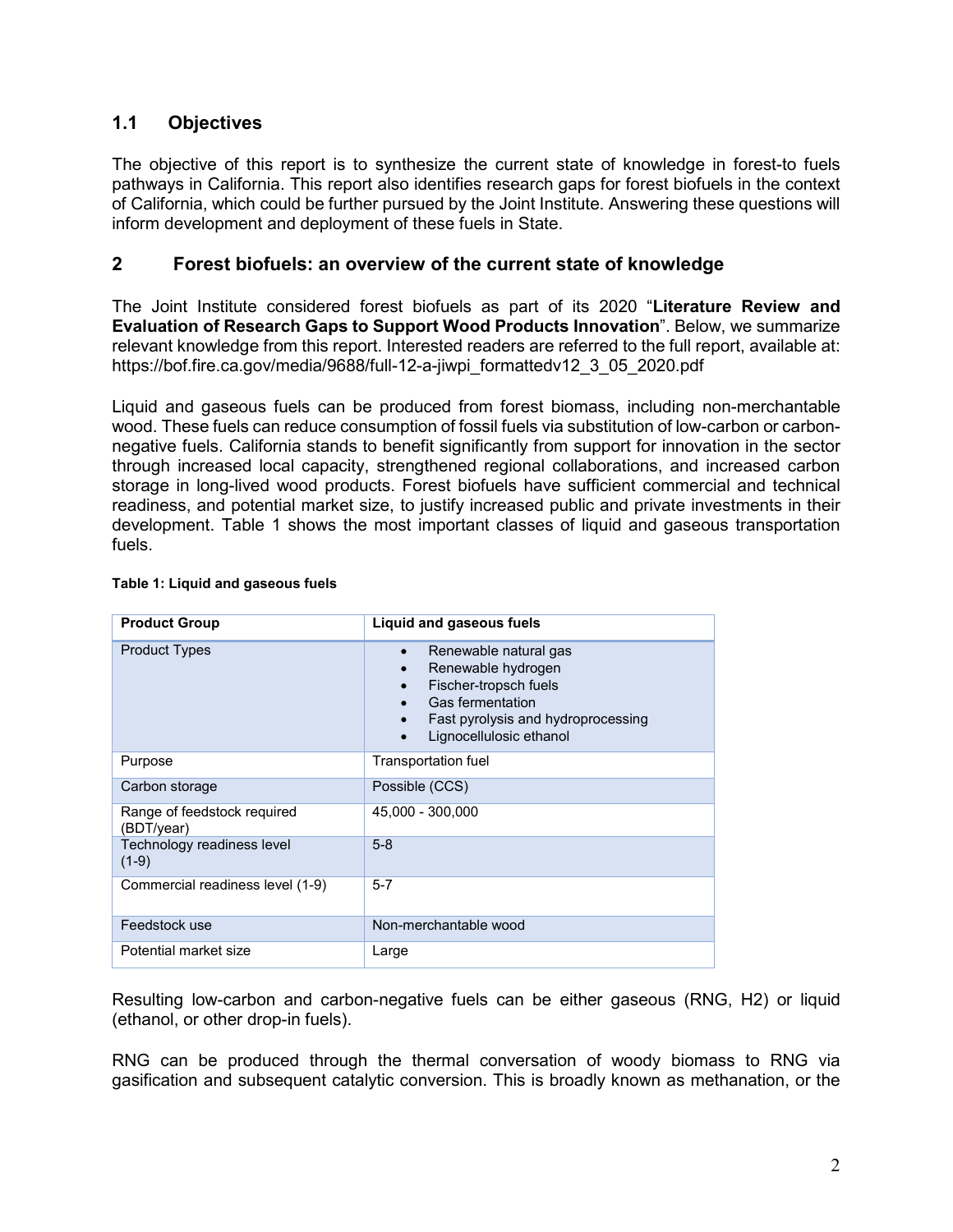Sabatier process. The primary barrier to growth of RNG from forest biomass is the lack of a largescale demonstration facility operating on woody biomass feedstock.

Another pathway to substantially reduce GHG and criteria pollutant emissions is by expanded use of renewable hydrogen. Hydrogen (H $_{_2}$ ) can be produced from a number of processes, such as electrolysis of water or steam-methane reforming of natural gas. Woody biomass can be converted into hydrogen via gasification and subsequent catalytic conversion. This catalytic conversion is known as water-gas shift, which converts carbon monoxide and water vapor to form carbon dioxide and hydrogen. This mixture of hydrogen and carbon dioxide can then be separated into high-purity streams using existing technology. Large-scale hydrogen production from wood via gasification is relatively rare. Nevertheless, gasification of woody biomass is practiced at commercial scale. Proposed hydrogen production plants in CA process agricultural biomass, rather than wood. For instance, Clean Energy Systems plans to develop a facility producing hydrogen from 300 tons per day of orchard wastes near Kimberlina, CA (Clean Energy Systems, 2019). The primary barrier to growth of hydrogen from forest biomass is the lack of a successful demonstration facility operating on woody biomass feedstock. An additional barrier is the lack of enabling infrastructure for hydrogen distribution to vehicles. Future development of hydrogen infrastructure will likely be limited by hydrogen fuel cell vehicle adoption.

Liquid fuels can be produced from forest biomass, including non-merchantable wood. These fuels can reduce consumption of fossil fuels via substitution of low-carbon or carbon-negative fuels. Liquid fuels such as Fischer-Tropsch fuels and gasoline can be derived from biomass through gasification, gas cleaning, and catalytic treatment. Solid biomass is first gasified in oxygen and steam, with subsequent gas conditioning that includes cleaning of the raw synthesis gas and in some cases adjusting the composition of the syngas in preparation for downstream synthesis of Fischer-Tropsch liquids (FTL) or gasoline using methanol-to-gasoline (MTG) pathway. Red Rocks Biofuels has proposed a facility in Lakeview, Oregon in part to serve California markets. This facility will consume 160,000 BDT/yr of biomass to produce 7.2 million gallons a year of jet fuel, 7.2 million gallons a year of diesel fuel, and 3.6 million gallons a year of naphtha (Red Rocks Biofuels, 2018). Liquid fuels plants exhibit large economies of scale, which increases the minimum viable capital investment necessary to construct a commercial facility (Sanchez and Kammen, 2016). Compared to other low-carbon fuels facilities (e.g. RNG, lignocellulosic ethanol), FTL plants face considerably higher capital requirements. Furthermore, large feedstock requirements can create challenges with respect to security of supply of forest biomass in California.

Despite significant potential, commercial production of biofuels faces a number of risks. Issues include:

- **Scale:** biofuel plants are relatively small relative to a pulp mill, are very expensive in terms of capital costs per production volume.
- **Feedstock handing:** Handling and processing biomass at scale presents major logistical challenges.
- **Feedstock-process interactions:** Ash, lignin, and trace contaminant levels in forest biomass can reduce the yield of processes compared to agricultural biomass.
- **Margins:** Fuels have a low margin and are produced at large scale, challenging the profitability of biofuels production. Only with significant subsidies, or a reliable signal sent through climate policy, will allow biofuels to be profitable at scale.

There are currently 13 plants around the world that convert 'biomass' to fuels or chemicals. The Joint Institute Review of Literature report (2020) reported an additional 20 projects in various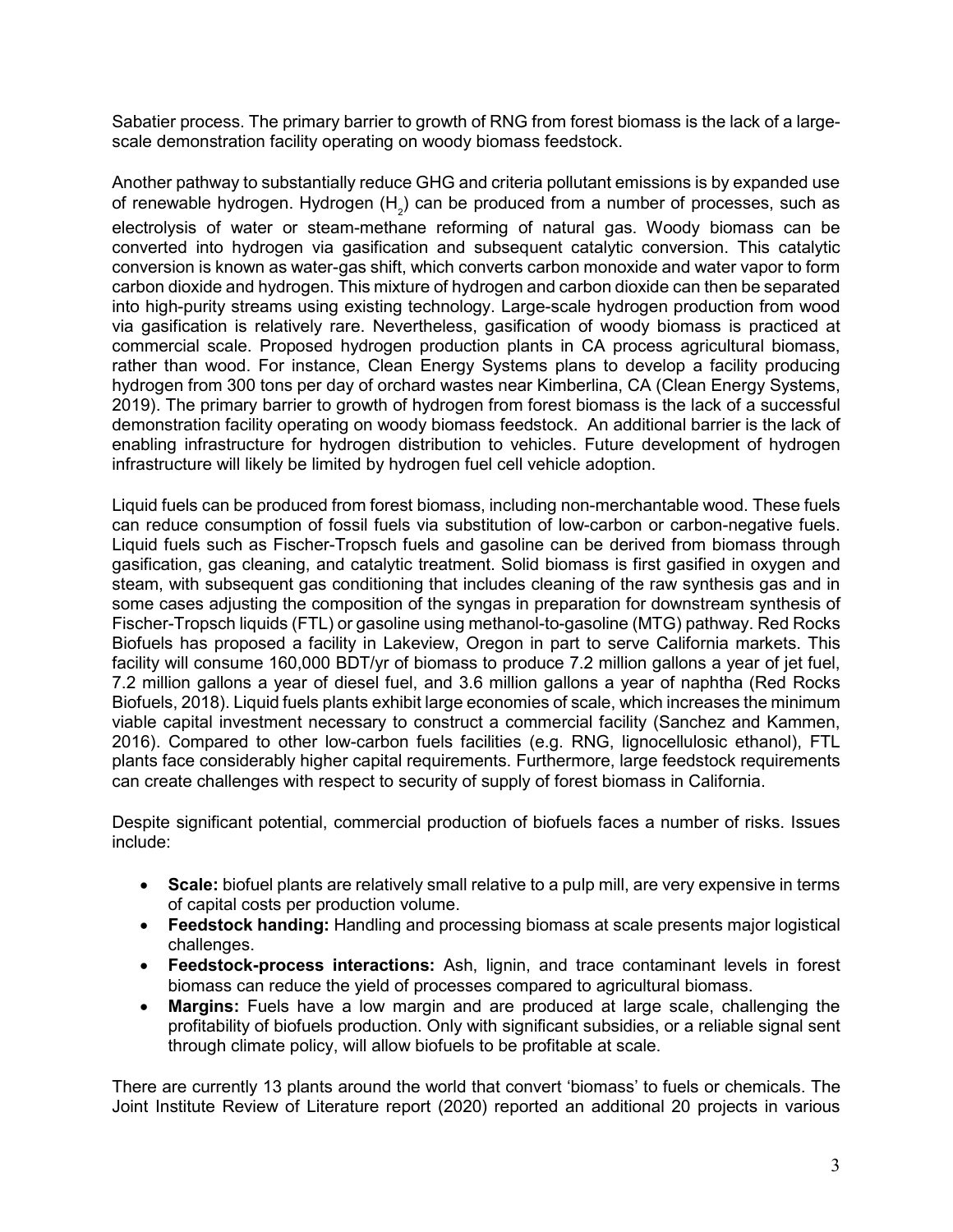stages of development or even initial construction. It is worth noting that many of the underperforming or failed ventures were implemented by large, well-resourced companies who have decades of experience with operating traditional biomass processing plants, e.g., corn dry mills or pulp and paper operations.

| Company,<br>Location                | <b>Feedstock</b>      | <b>Production</b><br>Capacity<br>(Mil lit/ yr and<br>Mil Gal/yr) | <b>Estimated Biomass</b><br><b>Consumption</b><br>Mt/yr | <b>Technology</b>                                | Start-up |
|-------------------------------------|-----------------------|------------------------------------------------------------------|---------------------------------------------------------|--------------------------------------------------|----------|
| Borregaard,<br>Norway               | Wood                  | 20/52                                                            | $NA -$<br>Dilute black liquor<br>sugars                 | Fermentation of<br><b>Spent Sulfte</b><br>liquor | 1938     |
| Domsjo Fabriker<br>AB, Sweden       | Wood                  | 22/58                                                            | NA-<br>Dilute black liquor<br>sugars                    | Fermentation of<br><b>Spent Sulfte</b><br>liauor | 1938     |
| Shandond<br>Longlive, China         | Ag<br><b>Residues</b> | 63/16                                                            | 205,000                                                 | Fermentation of<br>sugars                        | 2012     |
| Henan<br>Tianguan, China            | Ag<br><b>Residues</b> | 38/10                                                            | 125,000                                                 | Fermentation of<br>sugars                        | 2012     |
| GranBio, Brazil                     | Straw and<br>Bagasse  | 82/22                                                            | 270,000                                                 | Fermentation of<br>sugars                        | 2014     |
| <b>Beta</b><br>Renewables,<br>Italy | Ag<br><b>Residues</b> | 50/13                                                            | 165,000                                                 | Fermentation of<br>sugars                        | 2012     |
| Raizen/logen,<br><b>Brazil</b>      | Straw and<br>Bagasse  | 40/11                                                            | 130,000                                                 | Fermentation of<br>sugars                        | 2014     |
| St1/SOK,<br>Finland                 | Sawdust               | 10/2.5                                                           | 30,000                                                  | Fermentation of<br>sugars                        | 2014     |
| Enerkem, CAN                        | <b>MSW</b>            | 38/10                                                            | Unavailable                                             | Gasification,<br>chemical<br>catalysis           | 2016     |

|  | Table 2: Partial List of Commercial Biomass to Fuels Production Plants (operating as of 2018) |  |  |
|--|-----------------------------------------------------------------------------------------------|--|--|
|--|-----------------------------------------------------------------------------------------------|--|--|

In the following sections we summarize the state of knowledge of the hydrogen market in California and the potential for producing hydrogen from non-merchantable forest biomass. This market analysis is followed by an economic analysis to evaluate the financial viability of producing renewable hydrogen and gasoline from forest residues, agricultural residues, and municipal solid waste (MSW).

# **3.1 Hydrogen market analysis**

There is much debate on the availability of various biomass sources for bioenergy application in California and the role of biofuels in reducing greenhouse gas emissions. Previous research highlight some of the emerging questions and expectations surrounding the future of low-carbon and carbon-negative fuels in California. Several studies have examined biomass conversion to hydrogen using three main hydrogen conversion platforms, namely gasification to hydrogen, gasification to hydrogen with CCS, and biomass pyrolysis to hydrogen (Larson et al., 2009; Parkinson et al. 2019). These studies provide an insight into the mass and energy balances, costs, emissions, and scale from biomass to hydrogen.

Previous modelling approaches have estimated that hydrogen could play an important role in decarbonization of transportation, as well as buildings and industry sectors, given supporting policy drivers and enabling infrastructure (E3, 2020). Biomass is a potentially remarkable source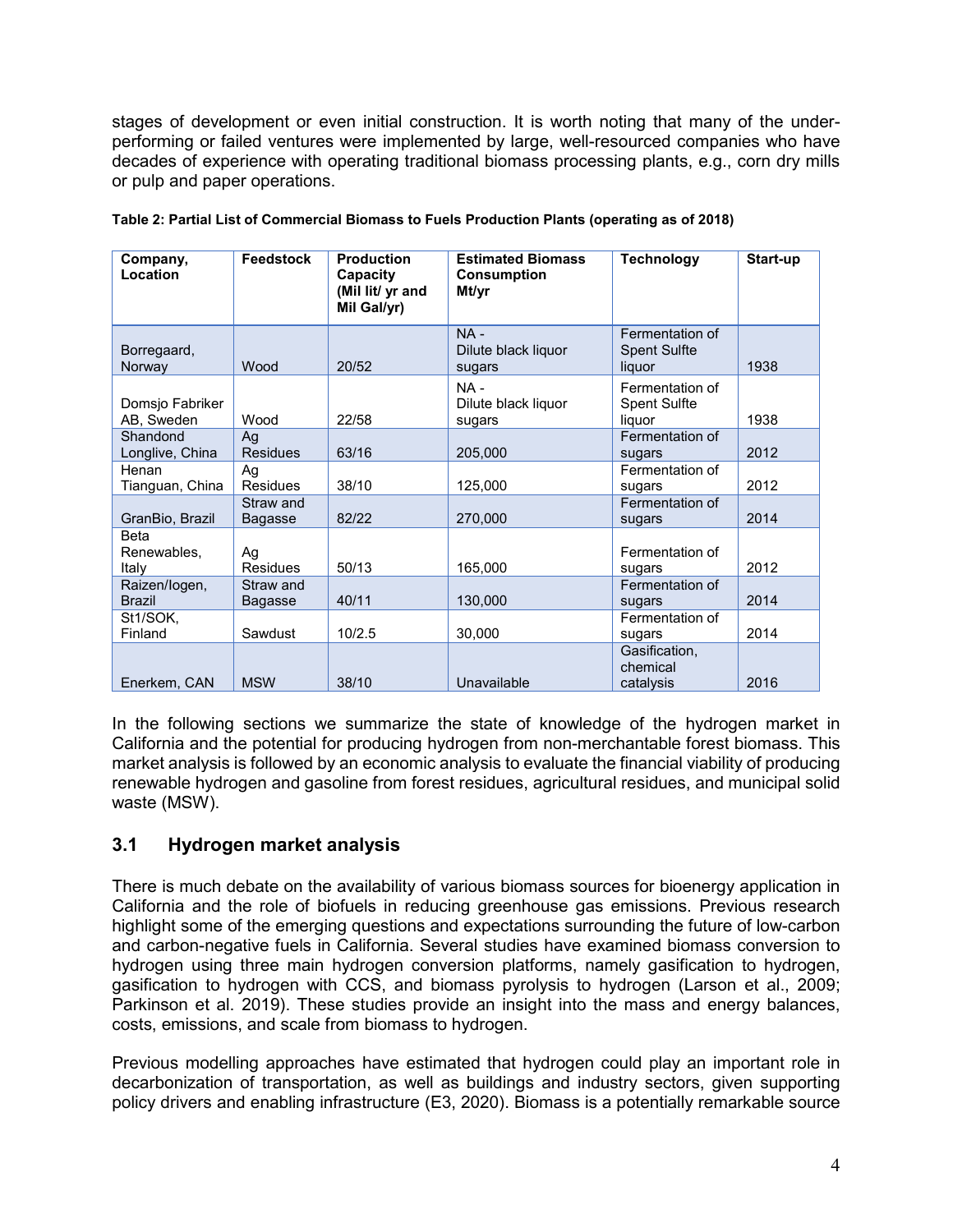for hydrogen as it could provide outsized environmental benefits, including carbon dioxide removal and support for forest restoration, at competitive costs close to those of hydrogen from natural gas or coal.

California is likely to have plentiful biomass resource from forest residues: total biomass availability in California for the year 2025 – estimated at 24 million tons per year – is sufficient to produce 1.7 million tons of hydrogen, or 85% of current State demand and 40% of future 2050 demand of 4 million tons hydrogen per year. Hydrogen production from California's diverse biomass resource base can be accomplished with gasification, gasification with carbon capture and storage (CCS), and pyrolysis.

The levelized cost of hydrogen from biomass sources using gasification are reported in the range of \$1.48 to 3.00/kg (\$3.15 to 3.6/ kg with CCS), with a mean of \$2.24/kg (\$3.37/kg with CCS). Greenhouse gas emissions of hydrogen produced from biomass are significantly lower than hydrogen produced from natural gas and reported to be in the range of 3 to 72 gCO<sub>2</sub>e /MJ, (-97) to -146 gCO<sub>2</sub>e /MJ with CCS) with a mean of 22 gCO<sub>2</sub>e /MJ (-122 gCO<sub>2</sub>e /MJ with CCS). Pyrolysis of biomass for hydrogen production has received insufficient scholarly attention: nevertheless, we expect pyrolysis to have the lowest capital cost and operating costs compared to gasification at a capacity of 2,000 bone dry tons/day of feedstock (~600,000 bone dry tons/year). Biomass gasification demonstrates significant economies of scale in both capital and operational costs. Infrastructure needs for hydrogen distribution in California vary according to the demand and available infrastructure options. In the near-term, California could utilize truck transport for short distances and small volumes, and existing energy infrastructure such as natural gas pipelines, and railroads for the transmission of large amounts of hydrogen for longer distances. California's robust forest resource base, coupled with supportive climate policy, could play a significant role in the future hydrogen market development in order to meet California's energy and climate goals.

#### **3.2 Comparative analysis of feedstocks to produce low-carbon or carbon-negative fuels**

California's goal to increase the pace and scale of forest management to one million acres per year presents major implications for forest biomass supply, with the potential of generating hundreds of millions of new tons of forest biomass in the next decade. Current biomass disposal options include open pile burning and decomposition, resulting in significant GHG emissions that could undermine the state's efforts to achieve its climate goals. Instead, if this waste biomass can be converted into innovative wood products, then these GHG and air quality impacts can be avoided. Moreover, the lifecycle GHG benefits available from wood products (e.g. biofuels) displacing fossil fuels could turn a potentially major carbon problem into a carbon solution.

We performed an economic analysis to evaluate the financial viability of producing renewable hydrogen and gasoline from forest residues, agricultural residues, and municipal solid waste (MSW). To achieve our objectives, first we characterize the costs and performance of biomass gasification and subsequent hydrogen and gasoline production across feedstocks (Table 1). Second, we performed life cycle analysis, consistent with California's GREET 3.0 model, to calculate average lifecycle carbon intensity of different production processes for hydrogen and gasoline from forest biomass, agricultural residues and municipal solid waste. Finally, we performed a discounted cash flow analysis to estimate the net present value and the internal rate of return of each process. We used Discounted Cash Flow (DCF) analysis to find the net present value and internal rate of return (IRR) for hydrogen and gasoline produced with and without CCS over use a 20-year time period. We evaluated twelve process scenarios for the production of hydrogen and gasoline from forest biomass, agricultural residues and MSW.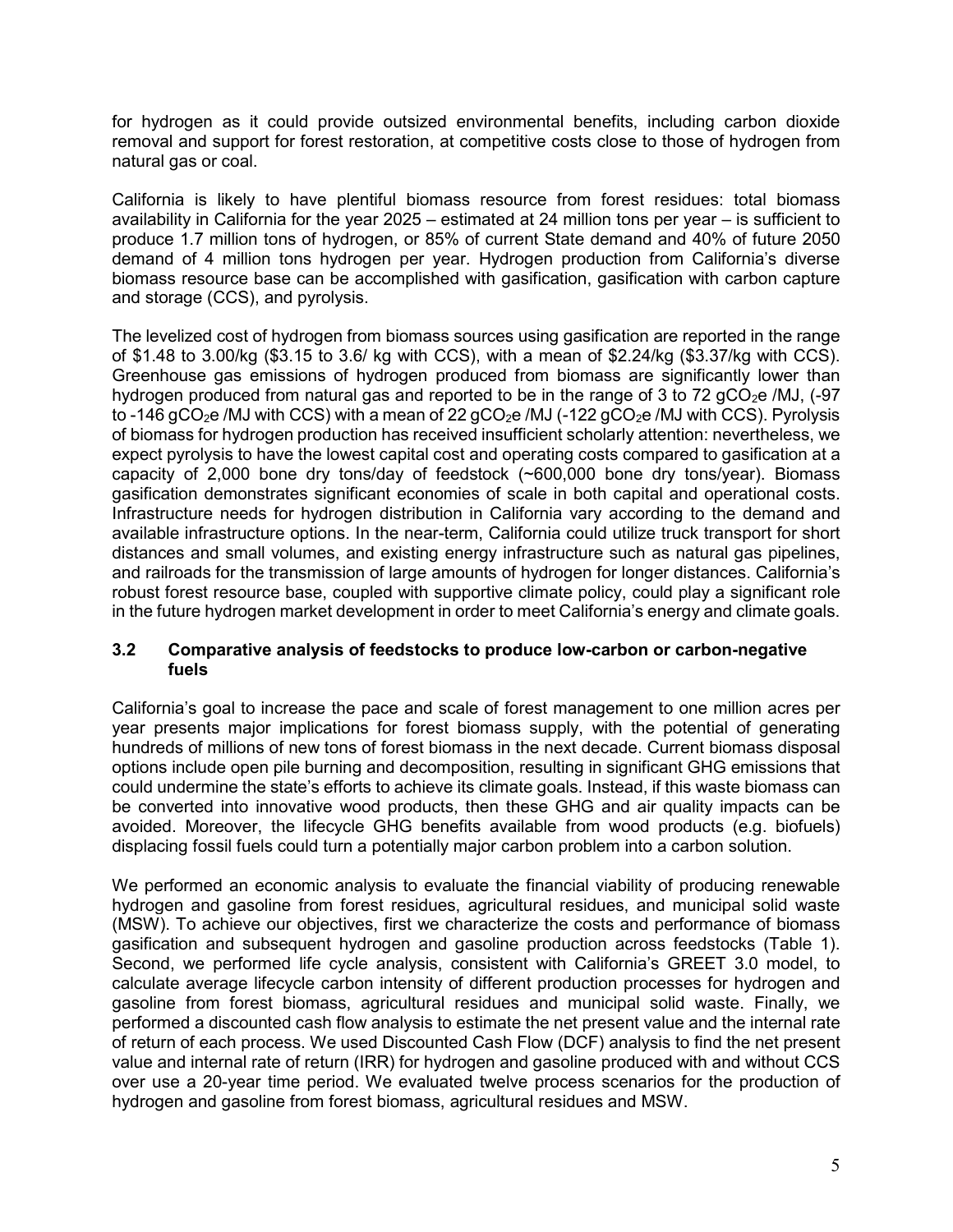A comparison based on the internal rate of returns shows that forest residues is the least profitable feedstock option for both hydrogen and gasoline production. Under existing policy, municipal solid waste is the most profitable route, followed by agricultural residues. The projects can achieve additional returns with the integration of carbon capture and storage.

Under our economic assumptions, all three feedstocks generate a highly positive internal rate of return across technology configurations. This suggests that these would be financially worthwhile enterprises at scale in California. The internal rate of return for hydrogen from MSW is higher (38%) than those of agricultural residues (35%) and forest biomass (28%) with carbon capture and storage. Without CCS, the internal rate of return for hydrogen from MSW is 29%, compared to agricultural residues (25%) and forest biomass (29%). This favorable result for MSW is due its lower lifecycle carbon intensity. MSW feedstock can produce extremely low-carbon and carbon negative fuels, primarily from avoided methane emissions associated with landfilling of waste. This leads to a higher amount of  $CO<sub>2</sub>$  tonnes abated per year under the LCFS. MSW generates 60% more LCFS credits than forest residues.



For the gasoline production with carbon capture and storage, MSW yields the highest IRR of 29%. This is followed by agricultural residues with 14% IRR and forest biomass with 9%. When carbon capture and storage is not integrated, the internal rate of return for the three cases drops while still remaining positive. The IRRs for gasoline without carbon capture and storage for forest residues, agricultural residues and MSW are 7%, 10% and 20% respectively. These results indicate that the financial benefit of carbon capture and storage from gasoline production is less pronounced than for hydrogen. While gasoline production yields positive returns across feedstocks, it is less profitable than hydrogen production.

#### **4 Economic impact of potential policy interventions**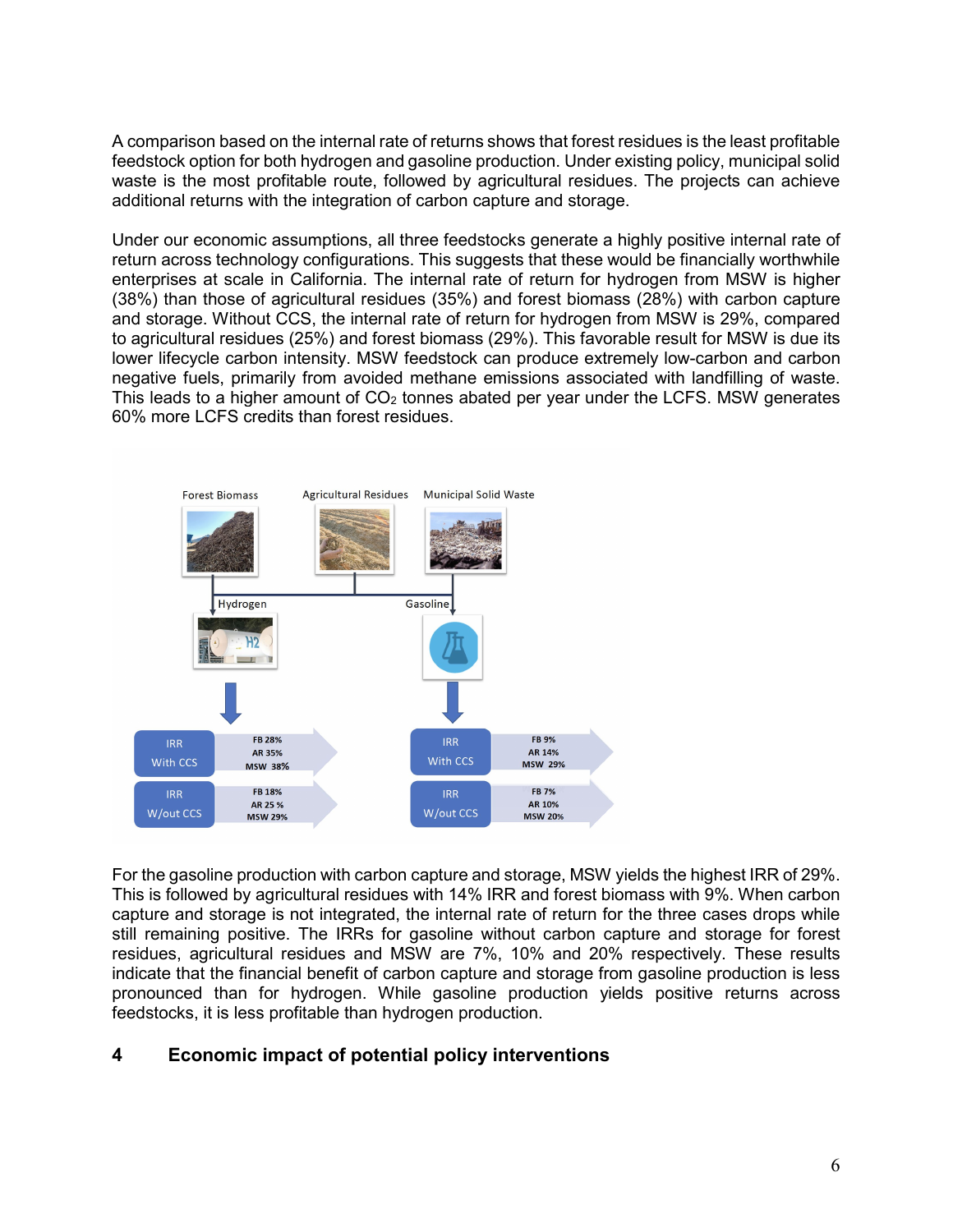We assess five policy interventions to support forest residue conversion to fuels in California. These interventions include: 1) adjustments to the LCFS credit price for forest fuels; 2) adjustments to the carbon intensity (CI) of forest fuels; 3) concessionary finance from the state; 4) a subsidy for capital costs; or 5) a subsidy for feedstock delivery. Table 3 shows the range of policy interventions for each of these five recommendations to make forest residues competitive with agricultural residues.

# **4.1 LCFS credit price**

LCFS credits play a vital role in the profitability of biofuels pathways in CA. At the assumed price of \$150 per ton abated, forest biomass remain a financially weaker option than agricultural residues or MSW. This is particularly true because of avoided methane emissions for MSW. Adjusting LCFS credit price for forest-biofuels could increase their profitability. Our analysis for hydrogen shows that at LCFS credit price of \$191/tCO2e, forest biomass would become competitive with agricultural residues with carbon capture and storage, and \$256/tCO2e without carbon capture and storage. For gasoline, an LCFS credit price of \$270/tCO2e would make forest biomass competitive with agricultural residues with carbon capture and storage, and \$235/tCO2e without carbon capture and storage. When considering a LCFS credit value of \$150/tCO2e, additional LCFS credit price support ranges from \$41-120 t/CO2e.

# **4.2 Carbon intensity (CI) score**

The CI score of MSW benefits from avoided direct emissions in calculating the CI. Similar full lifecycle assessment to properly account for the GHG benefits provided by fuels derived from forest resides, as discussed in Sanchez et al. (2021), could improve the carbon intensity of these fuels. Our analysis for hydrogen shows that at the CI score of -200  $qCO<sub>2</sub>e/MJ$  (initial = -127 gCO2e/MJ), forest biomass would become competitive with agricultural residues with carbon capture and storage, and -63.5  $qCO<sub>2</sub>e/MJ$  without CCS (initial = 3.1). For gasoline, a CI score of  $-149.5$  gCO<sub>2</sub>e/MJ (initial =  $-38$ ) would make forest biomass competitive with agricultural residues with carbon capture and storage, and -49.5  $qCO<sub>2</sub>e/MJ$  (initial = 4.4) without carbon capture and storage. When considering the initial CI scores of forest-to-fuel pathways, the range of necessary additional CI decrease is 58 – 111 gCO2e/MJ.

# **4.3 Concessionary finance**

CA can play an important role by providing concessionary finance in the early stages of deployment, leveraging private capital to achieve scale. This support can take the form of loans, equity investments, or other credit subsidies. We find that for hydrogen production, forest biomass become competitive with agricultural residues at 7% and 6 % weighted-average cost of capital (WACC) with and without carbon capture and storage, respectively. For gasoline production, we find a 6% WACC with carbon capture and storage, and 7% WACC without carbon capture and storage. When considering the initial WACC of 10%, the range of concessionary debt or equity is 3 – 4%. In our discounted cash flow analysis, we assumed a mix of 50% debt and 50% equity. However, the additional debt will impact both the equity and debt investors because additional leverage makes it riskier for equity investors. In other words, as the total debt percentage increases, the interest rate on the debt also increases as the lenders will demand higher rate of interest because of higher risk. As a result, the, the cost of debt and the cost of equity both increases due to changes in the capital structure and therefore the weighted average cost of capital (WACC) also increases.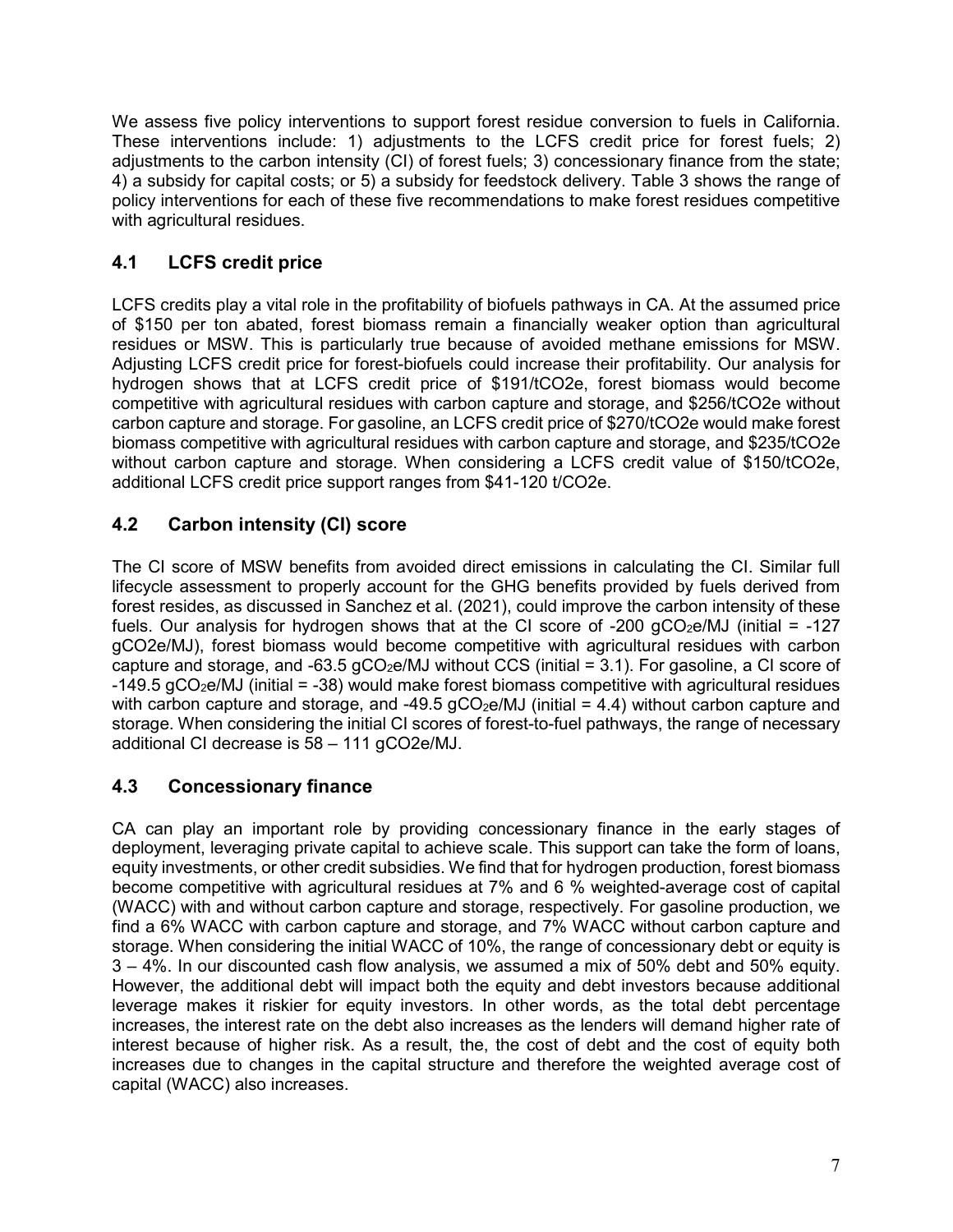# **4.4 Capital cost subsidy**

To improve financial outcomes for forest fuel production systems, the state could provide grants for systems located in CA. Our analysis shows that for hydrogen production a capital cost of \$85 million (initially \$98.4 million) allows forest biomass to deliver the same IRR as agricultural residues with carbon capture, and \$67.6 million (initial = \$84.3 million) without carbon capture and storage. For gasoline, a capital cost of \$90.5 million (initial = \$120 million) makes forest biomass competitive with carbon capture, and \$94.5 million (initial = \$112) without carbon capture. As a % of base capital costs, necessary capital cost subsidies range between 13-30%.

# **4.5 Feedstock subsidy**

Forest biomass is roughly 60% more expensive than agricultural residue in our base case. This reduces the profitability of forest-to-fuel pathways. One potential policy intervention is a feedstock subsidy. Our analysis shows that for hydrogen production a feedstock price of \$-23 per dry ton allows forest biomass to deliver the same internal rate of return (IRR) as agricultural residues with carbon capture and storage, and \$-21 without carbon capture and storage. For gasoline, a feedstock price of \$-33 per dry ton makes forest biomass competitive with agricultural residues with carbon capture and storage, and \$9 without carbon capture and storage. When including the assumed cost of biomass of \$50 per dry tonne, subsidies from the state will need to range from  $$41 - 83$  per dry tonne.

### **5 Research gaps**

Forest biofuel production faces a number of remaining challenges prior to its successful commercialization in California. These can be classified, broadly, as economic challenges, technical challenges, financing and insurance, and attitudes and perceptions of relevant stakeholders. Today there is a large amount of empirical data available for biomass availability, feasibility of forest-to-fuels pathways, policy analysis and technology developments. It is now time to move from analyses of individual studies to analyses of larger materials, in order to generate specific knowledge in the context of California by analyzing key questions on project finance, feedstock supply, supportive policy, infrastructure needs, and equity and development. Answering these questions will support the development and commercialization of forest-to-fuels pathways in California. Here, we list key considerations identified by forest biofuels working group in each of the five areas with relevant research questions that need to be addressed to develop a forest biofuels industry in California. The full findings of the forest biofuels working group will be published in the Final report to the Board of Forestry and Fire Protection.

#### **5.1 Project finance**

Construction of large-scale forest biofuels infrastructure often relies on project finance, a nonrecourse financial structure. Central to project finance is the execution of long-term contracts from credit-worthy counterparties in: 1) engineering, procurement and construction ("EPC"), 2) technology operations and maintenance ("O+M"), 3) feedstock supply, and 4) product offtake (agreement in which a third party that has signed a contract guaranteeing that they will buy the project owner's output for a certain length of time in the future. Several relevant questions arise in this context: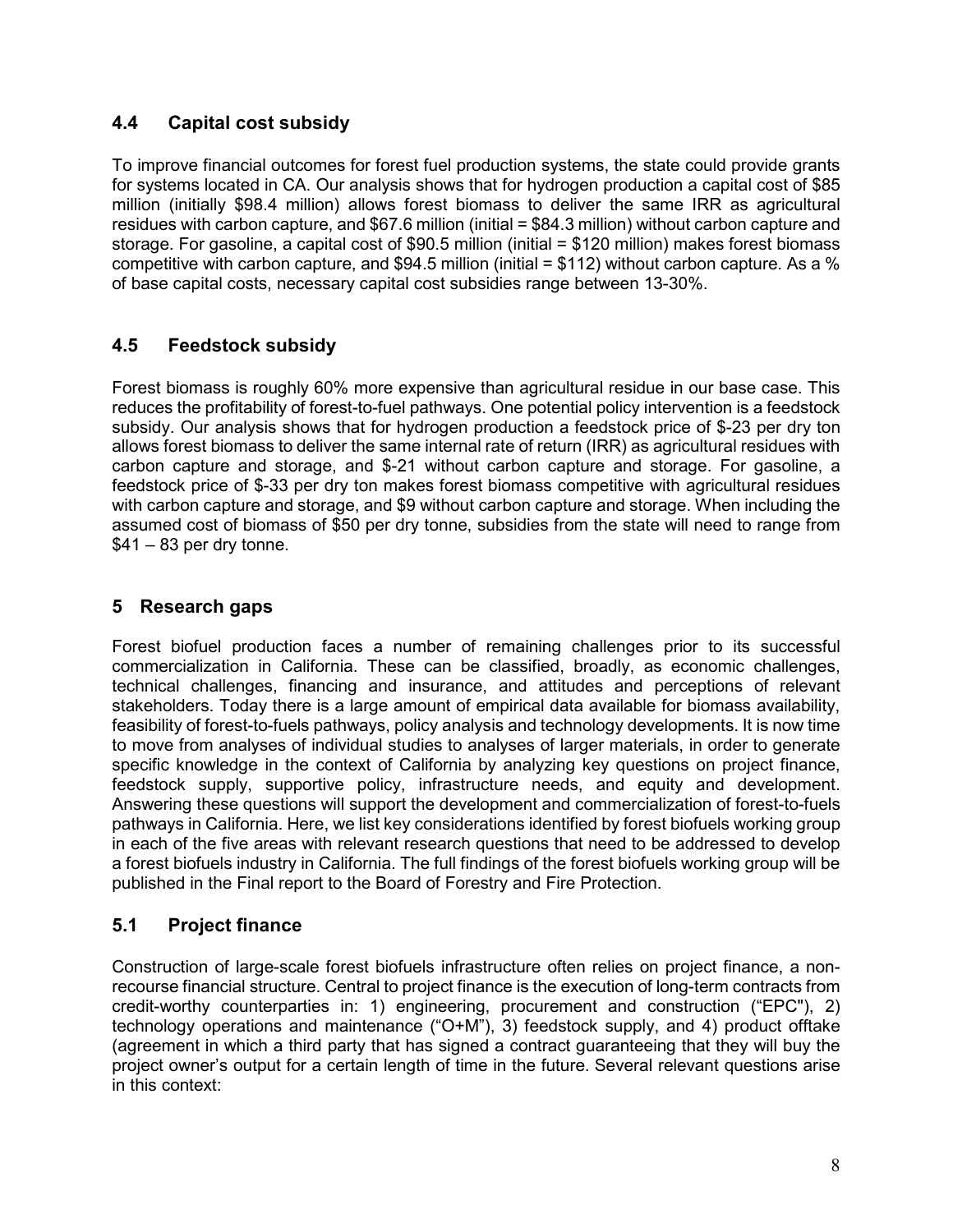- Which companies can procure, construct, and construct sufficiently de-risked, commercially mature, or guaranteed forest biofuel technologies?
- What is a sufficient feedstock "guarantee" that will satisfy commercial lenders?
- How is state funding best deployed to support forest biofuels?
- How willing are fuels purchasers to enter into long-term offtake contracts? How are policy-supported revenues distributed?

We expect that the final report to the BOF will answer these questions to the extent feasible. No further research questions have arisen during the course of investigation.

# **5.2 Feedstock supply**

Wood products businesses are unable to obtain reliable, long-term supply of woody biomass from forested lands in California due to high transportation costs, limited USFS contracting approaches and private landholder forest management challenges. These barriers, as well as lengthy government approval processes slows down the removal of biomass from forest fuel reduction and restoration projects, impede wood products business development.

One approach to solving these issues is the development of public institutional arrangements, such as a Joint Powers Authority or special districts that could serve as brokers for these biomass materials. Due to regional variability in California, the solution to improving feedstock supply will likely look differently in different areas, and depend on how industry professionals and community leaders relate to the following three main topics: (1) existing and envisioned involvement of public entities that choose to coordinate feedstock mobilization, (2) community stakeholder involvement (including private industry and current non-profit partners that engage with the USFS), and (3) financing for such efforts. The Governor's Office of Planning and Research (OPR) is expected to allocate roughly \$2.5 million for planning and outreach efforts needed to pilot models that target feedstock supply chain improvements. Over the course of the next several years, regions will be addressing several fundamental questions to ensure reliable feedstock supply chain logistics at a smaller, regional scale.

Given the strong policy support to expand the forest biofuels market, providing constancy to forest biomass feedstock supply will be a priority, and long-term research will be needed to enable this sector at this larger scale of feedstock supply. The following research questions can be answered concomitantly:

- What are the organizational structure and financial variables that change when moving to contracting with large scale facilities (meaning scaling from small to large scale wood product business partners)?
- Can these entities provide enough contract stability to entice private lenders and equity investors for projects of this value?
- How will forest biomass best be combined with agricultural and urban wood waste in order to support these larger scale projects?
- How can we ensure that at this scale the demand for wood waste will not drive forest practices, ensuring that waste and residues are used for fuels?

# **5.3 Supportive policy**

California has set an ambitious goal to increase the pace and scale of forest treatments to one million acres per year by 2025 to reduce wildfire risk and improve forest health. Currently, the state treats about 200,000 acres per year, excluding commercial timber harvest. An expansion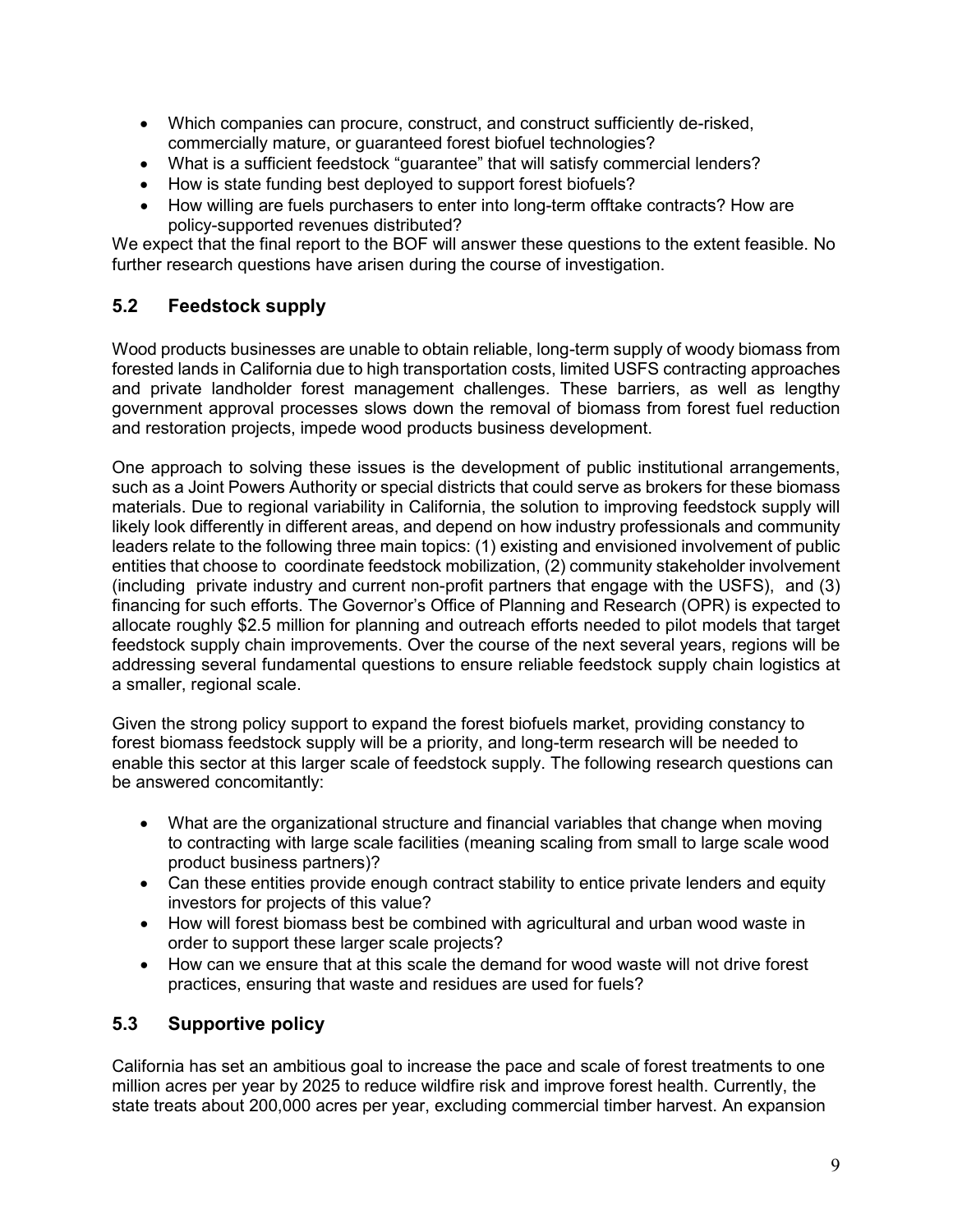to this level of forest treatments is expected to generate *hundreds of millions* of new tons of waste forest biomass over the course of the next 1-2 decades. Collecting and converting this biomass into renewable liquid and gaseous fuels, which are high-value, scalable, and can be carbon-negative when coupled with carbon capture and storage (CCS), presents a robust solution that could support the state's ambitious goal. Collecting and converting forest residues into wood products like biofuels is a key strategy for California to achieve its forest health, wildfire risk reduction, and long-term climate goals. California's world-leading climate policies, along with federal policies, are important potential drivers of forest biofuels deployment in the state. Notwithstanding available incentives under the state's Low Carbon Fuel Standard (LCFS) and federal government's Renewable Fuel Standard (RFS) programs, there are currently a number of real-world barriers to demonstrating and scaling carbon-negative forest biofuels pathways in California. Policy intervention can help overcome these barriers. To support and inform the nature of this policy intervention, some select, outstanding research questions need to be answered, including:

- What is the lifecycle greenhouse gas emissions profile of forest biomass to biofuels pathways in California? Can this be developed into a simplified calculator for adoption under CA-GREET?
- What is the (quantified) CI and NPV impact of additional incentives, in the form of a credit carve-out or credit multiplier, on alternate forest biofuels pathways under the LCFS? What are the possible implications to the broader program if such additional incentives are adopted? Is there a possible exposure to interstate commerce clause obligations?
- What is an alternative and contemporary interpretation of California's "areas at risk of wildfire" (for the purpose of Title 2, Subtitle A, Section 201 of the Energy Independence and Security Act of 2007) compared to an historic, and now arguably outdated quantitative assessment performed by University of Wisconsin-Madison in 2010 to inform the RFS program?
- What are the public health implications to Californians of alternate forest biomass management strategies at the scale of treating one million acres per year?
- What sequence of policy recommendations and commercialization roadmap could support the demonstration and deployment of carbon-negative forest biofuels pathways in California?

# **5.4 Infrastructure**

Large-scale deployment of forest biofuels will involve a complex supply between forests and fuel consumers. The infrastructure of low-carbon and carbon-negative gaseous and liquid fuels in California may include large-scale production facilities in Western Sierra and the Central Valley, a fuels distribution network, and a large fueling station infrastructure network.

An infrastructure to transport and store gaseous fuels is already in place, including SoCalGas's 20,000 square-mile service territory and connecting remote utility-scale solar producers with urban centers (CAFCP 2021). This existing infrastructure could be leveraged to enable hydrogen distribution and long-term energy storage opportunity. A mature network of on-site hydrogen production and fueling infrastructure is expanding to meet higher hydrogen demand.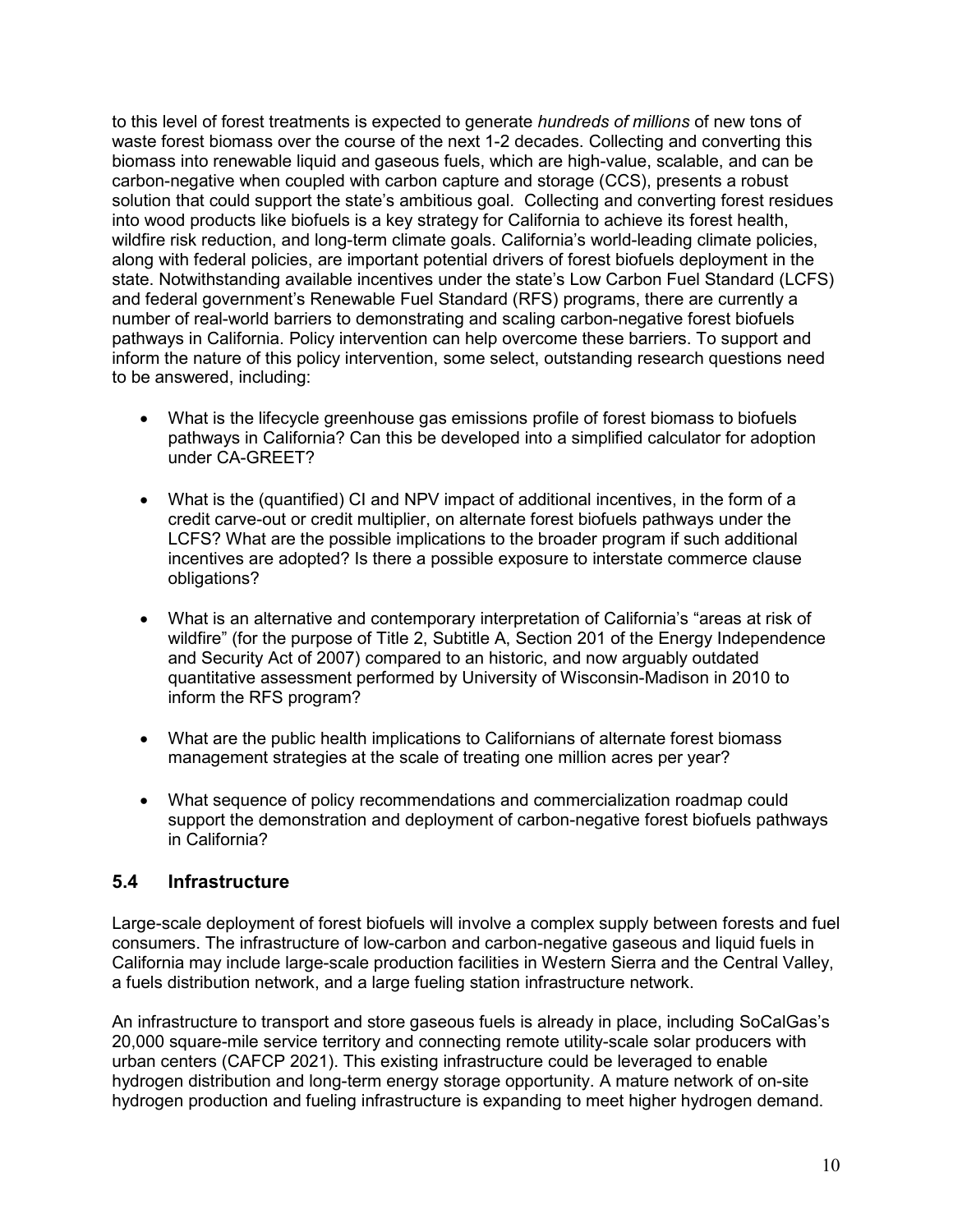Blending hydrogen in natural gas pipeline networks may provide a solution to the problem of hydrogen distribution from remote or centralized production facilities in Western Sierra and the Central Valley of California. To better understand the infrastructure needs and implications of a blended infrastructure, the following research questions are suggested:

- What is the distribution cost for hydrogen blended into natural gas pipelines and how does it compare to other distribution options?
- What are the necessary modifications to natural gas pipelines that would allow hydrogen blending at various percentages?
- What are the effect of various blend percentages on end-use equipment?
- How can we repurpose existing infrastructure and biopower facilities for forest biofuels production?
- How do siting decisions intersect with economic development and social equity?
- What are siting considerations based on (1) transport cost of supply and various offtakes (e.g., hydrogen) and (2) demand/supply
- How will fuel offtake contracting affect addressable market size (e.g. refineries have long term-offtakes for SMR H2, making it hard to break in)?

# **5.5 Development and equity**

The working group assigned to consider the topics of environmental and economic equity as it relates to the development of a biofuels industry in California has three primary recommendations for the Advisory Council to consider in its future funding.

First, to encourage the consideration of environmental burden (both historic and predicted), economic impact, rural resilience, and wildfire vulnerability in future research as a critical aspect of the work, five guiding principles are proposed:

- 1. Ensure that sustainable forest restoration, economic feasibility and environmental and social equity are weighted equally in recommendations.
- 2. Ensure rural, community-scale economic development alongside sustainable forest management.
- 3. Ensure source communities are beneficiaries of biofuels production and sustainable research management.
- 4. Ensure projects are compatible with surrounding land use and communities.
- 5. Enable restorative outcomes for under-resourced and under-served communities.

Second, there is a research gap in understanding the overlay of three factors: vulnerability to wildfire, economic resilience, and environmental burden associated with forest management and biofuels industries. At present, there are not useful tools which shows us where to invest in forested areas for sustainable forest management scaling with an equity and economic resilience lens. Rather, our most commonly used tool is the CalEnviroScreen tool, which was established to identify regions with significant historic environmental burden, and does not account for economic and environmental vulnerability (such as wildfire). With more accurate research we might be able to more effectively identify those communities where sustainable restoration projects should be prioritized and/or where the positive economic benefit of biofuels industry development should be prioritized.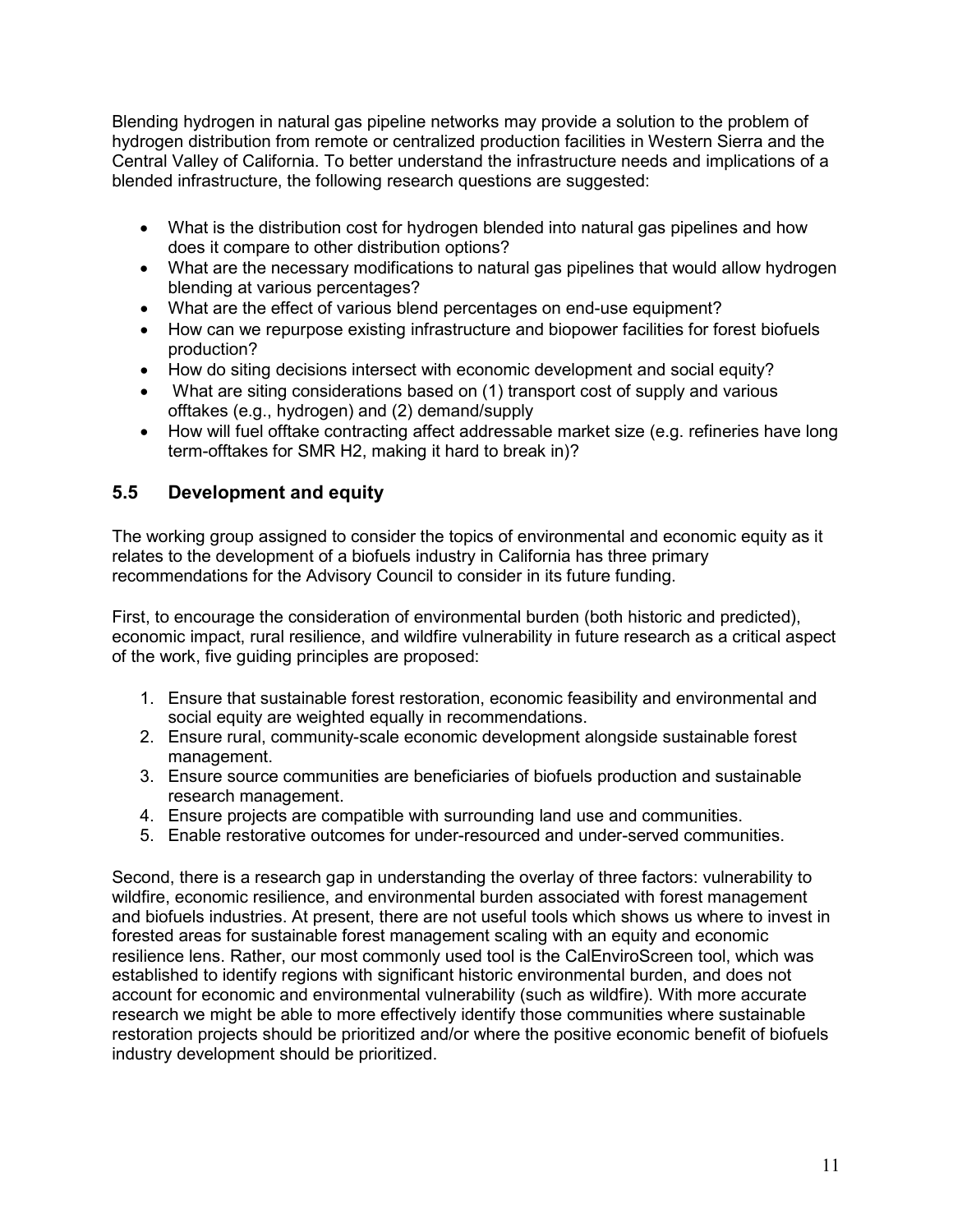Third, further research on the full distributional impacts of forest biofuel supply chains will improve prioritization of end-market technologies. For example, the use of biomass for liquid biofuel generation may have the impact of shifting the burden of combustion pollution to urban populations with greater density of vehicles - thus adding to the pollution burden for historically over-burdened communities. It is important that the full down-stream impact of any technology be understood in order to enable the state to effectively support those technologies which provide for the most equitable economic and environmental outcomes for the State and its populations.

### **6 Summary**

Development and deployment of low-carbon and carbon-negative fuels can help the State of California increase the pace and scale of forest management and restoration efforts, build local capacity, strengthen regional collaboration, support innovation, and promote carbon storage in long-lived products, including geologically sequestered CO<sub>2</sub>.

Previous researchers have focused on biomass logistics and supply chain in California and the potential to use this biomass in biofuels production, however the potential for hydrogen production using forest biomass has received scant scholarly attention. Nevertheless, the current state of knowledge in forest biofuels in the State of California is rapidly evolving. California is likely to have plentiful biomass resource from forest residues: total biomass availability in California for the year 2025 – estimated at 24 million tons per year – is sufficient to produce 1.7 million tons of hydrogen, or 85% of current State demand and 40% of future 2050 demand of 4 million tons hydrogen per year. Hydrogen production from California's diverse biomass resource base can be accomplished with gasification, gasification with carbon capture and storage (CCS), and pyrolysis. The state could promote these efforts though increased investment in research and development.

Our economic analysis to evaluate the financial viability of producing renewable hydrogen and gasoline from forest residues, agricultural residues, and municipal solid waste (MSW) showed that each of these feedstocks can generate positive financial returns, in large part due to incentives available under policies like the Low Carbon Fuel Standard (LCFS). We also find that these financial returns can be substantially enhanced when coupled with carbon capture and storage (CCS). Forest-to-fuels pathways (internal rate of return (IRR) between 7-28%) are the least competitive biomass-based pathway option. As a result, it is unlikely that these pathways will be commercialized on par with agricultural residue (10-35%) and MSW (20-38%) pathways.

Leveraging the LCFS to provide additional support for forest-to-fuels pathway and ensuring that forest-to-fuels pathways can be coupled with CCS, are two key actions that could create a reliable market to sustain investments in forest biofuels in California. To build further knowledge in the area of forest-to-fuels pathways, it is critical for the state agencies, technology providers, financiers, and industry stakeholders to engage in a dialogue which aims to address barriers in development and commercialization of forest biofuels in California. The most important unanswered questions arise in project finance, feedstock supply, supportive policy, infrastructure, social equity, and economic development.

Based on feedback from our working group, we believe the Joint Institute is most able to answer the following unresolved research questions:

• **[Policy]** What is the lifecycle greenhouse gas emissions profile of forest biomass to biofuels pathways in California? Can this be developed into a simplified calculator for adoption under CA-GREET?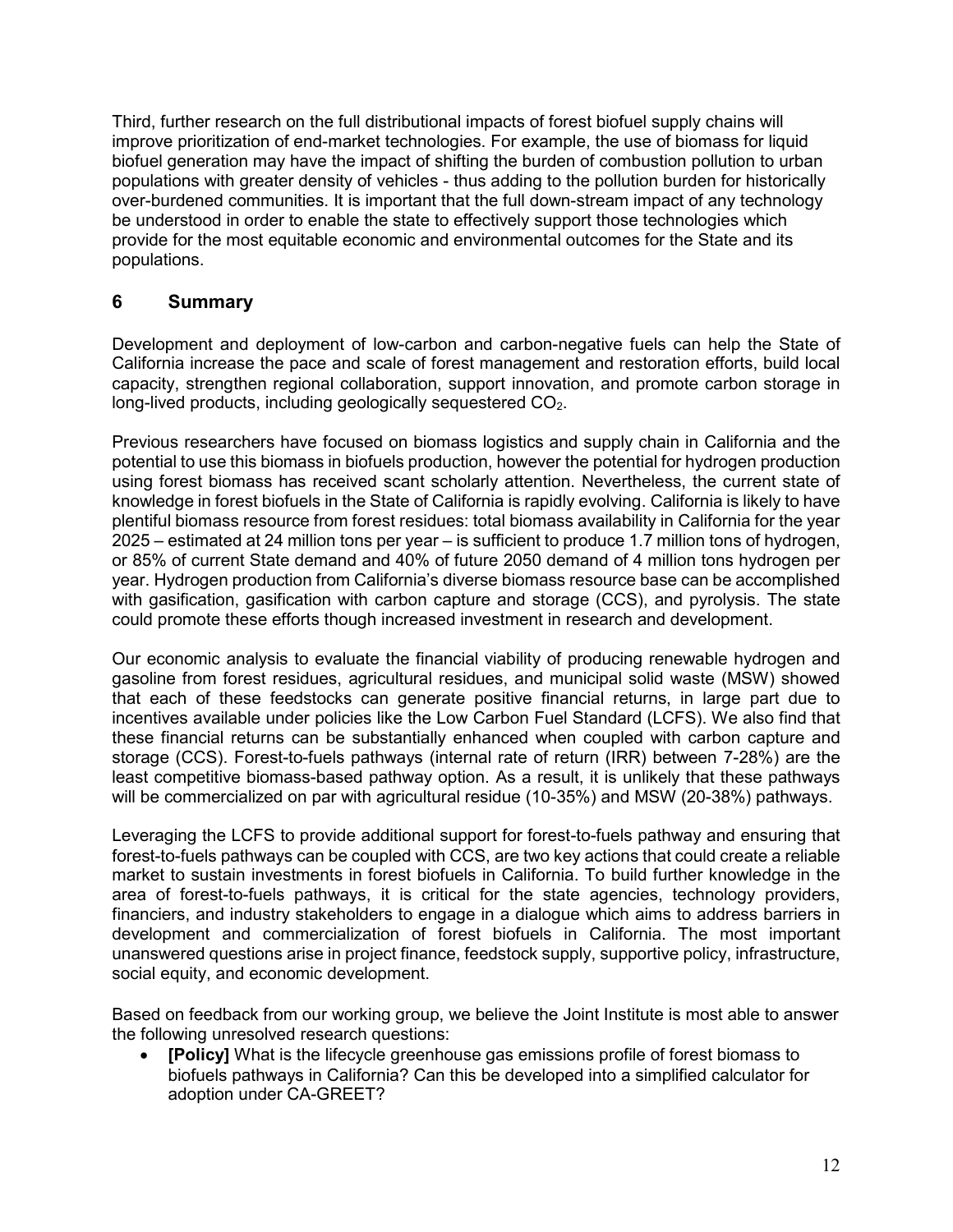- **[Policy]** What is the (quantified) CI and NPV impact of additional incentives, in the form of a credit carve-out or credit multiplier, on alternate forest biofuels pathways under the LCFS? What are the possible implications to the broader program if such additional incentives are adopted? Is there a possible exposure to interstate commerce clause obligations?
- **[Policy]** What is an alternative and contemporary interpretation of California's "areas at risk of wildfire" (for the purpose of Title 2, Subtitle A, Section 201 of the Energy Independence and Security Act of 2007) compared to an historic, and now arguably outdated quantitative assessment performed by University of Wisconsin-Madison in 2010 to inform the RFS program?
- **[Policy]** What are the public health implications to Californians of alternate forest biomass management strategies at the scale of treating one million acres per year?
- **[Policy]** What sequence of policy recommendations and commercialization roadmap could support the demonstration and deployment of carbon-negative forest biofuels pathways in California?
- **[Infrastructure]** What is the distribution cost for hydrogen blended into natural gas pipelines and how it compares to other distribution options? What are the necessary modifications to natural gas pipelines that would allow hydrogen blending at various percentages? What are the effect of various blend percentages on end-use equipment?
- **[Infrastructure]** How can we repurpose existing infrastructure and biopower facilities for forest biofuels production? How do siting decisions intersect with economic development and social equity? What are siting considerations based on (1) transport cost of supply and various offtakes (e.g., hydrogen) and (2) demand/supply?
- **[Equity and Development]** How can we understand the overlay of three factors: vulnerability to wildfire, economic resilience, and environmental burden associated with forest management and biofuels industries? At present, there are not useful tools which show us where to invest in forested areas with an equity and economic resilience lens.
- **[Equity and Development]** What are the fill distributional impacts of forest biofuel supply chains? For example, the use of biomass for liquid biofuel generation may have the impact of shifting the burden of combustion pollution to urban populations with greater density of vehicles - thus adding to the pollution burden for historically overburdened communities.
- **[Feedstock]** Can FRAME entities provide enough contract stability to entice private lenders and equity investors for large-scale projects?
- **[Feedstock]** How will forest biomass best be combined with agricultural and urban wood waste in order to support these larger scale projects?

Finally, to encourage the consideration of environmental burden, economic impact, rural resilience, and wildfire vulnerability in future research, we propose five guiding principles:

- 1. Ensure that sustainable forest restoration, economic feasibility and environmental and social equity are weighted equally in recommendations.
- 2. Ensure rural, community-scale economic development alongside sustainable forest management.
- 3. Ensure source communities are beneficiaries of biofuels production and sustainable research management.
- 4. Ensure projects are compatible with surrounding land use and communities.
- 5. Enable restorative outcomes for under-resourced and under-served communities.